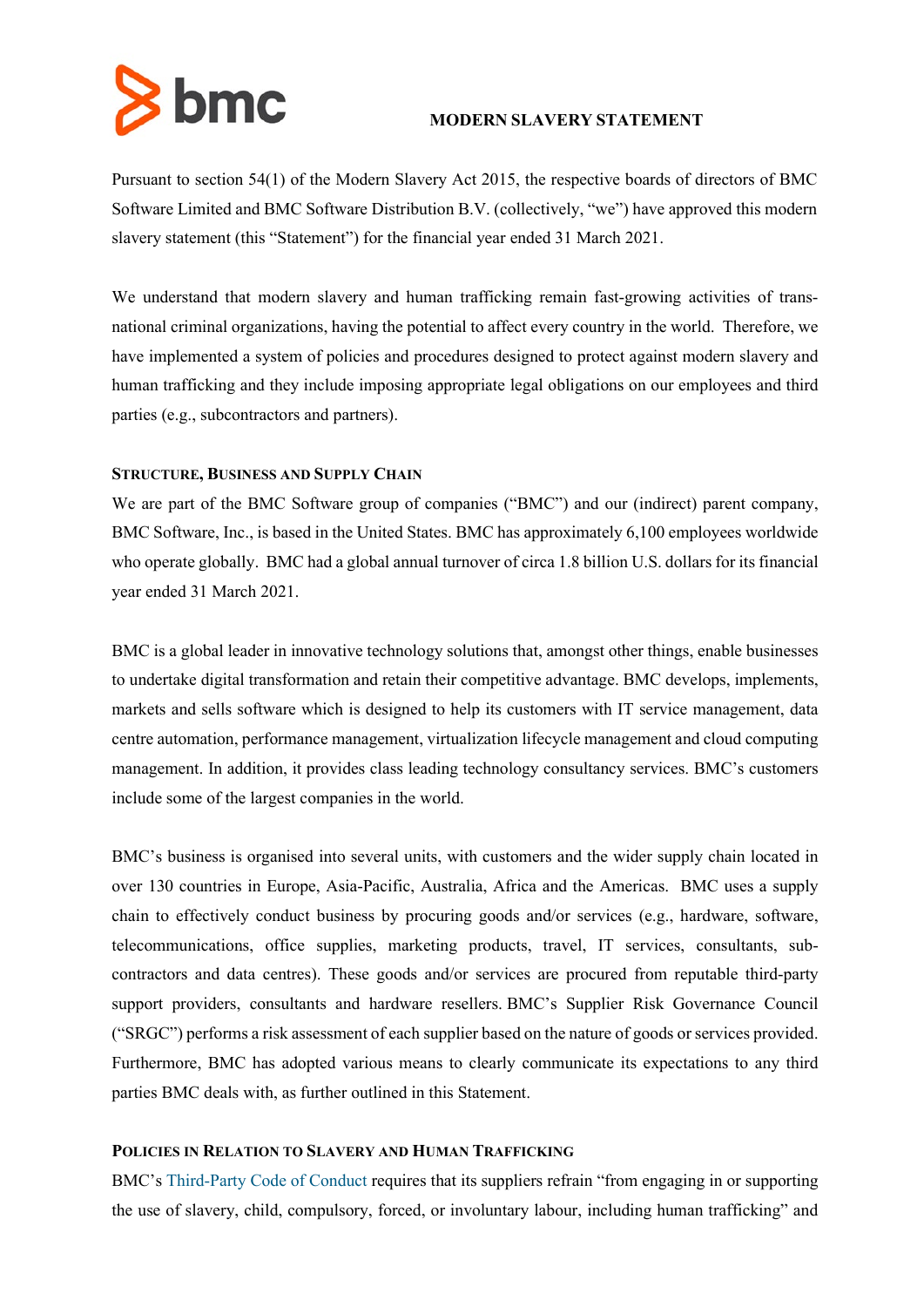suppliers are required to "flow down such prohibition to any third party they should be engaging with, directly or indirectly, to provide services to BMC." Further, "failure to comply with the Third-Party Code of Conduct may result in the application of corrective measures against the Third Party, including, but not limited to, a reduction or cessation of business and/or termination of a contract between BMC and the non-compliant Third Party." This ensures that BMC's zero tolerance stance on modern slavery and human trafficking is as far reaching as possible.

The [Code of Conduct](http://www.bmcsoftware.uk/legal/code-of-conduct.html) applicable to BMC's employees contains obligations prohibiting the use of child labour, physical punishment or forced or compulsory labour, as well as any other forms of human abuse including human trafficking. Every BMC employee is required to accept the terms of the Code of Conduct. Failure to comply with the Code of Conduct, including not reporting actual or suspected violations of which employees are aware, may result in disciplinary action, including but not limited to termination of employment.

As part of its initiative to identify and mitigate risk, BMC has in place a system to protect whistle blowers. BMC's directors, officers, employees and third-party resources who have reason to believe BMC, an employee or a third party doing business on behalf of any company of BMC has violated, may violate or is acting in a manner that appears to violate a law, regulation, the Third-Party Code of Conduct, the Code of Conduct or other corporate policies are expected to immediately report such activity. Allegations may be reported through many defined channels including an ethics help line that permits anonymous reporting provided by a leading third-party reporting service. As outlined in BMC's [Whistleblower Policy,](http://media.cms.bmc.com/documents/Whistleblower+Policy.pdf) BMC will not tolerate retaliation against any employee who, acting in good faith, reports suspected human rights abuses, asks questions or raises concerns. All allegations of wrongdoing are taken seriously and investigated appropriately.

### **KEY PERFORMANCE INDICATORS**

BMC records any incidents and suspicions of slavery, child, compulsory, forced or involuntary labour, including human trafficking, which are reported in accordance with the appropriate internal mechanisms. As of the date of this Statement, to the best of our knowledge we are not aware of any such incidents and/or suspicions.

### **TRAINING**

In addition to agreeing to the Code of Conduct, BMC requires every employee to undertake training on an annual basis to ensure that they understand the risks of modern slavery and human trafficking and to stress the importance of upholding its corporate and social responsibilities. This training is provided as an online module which is compulsory for all employees.